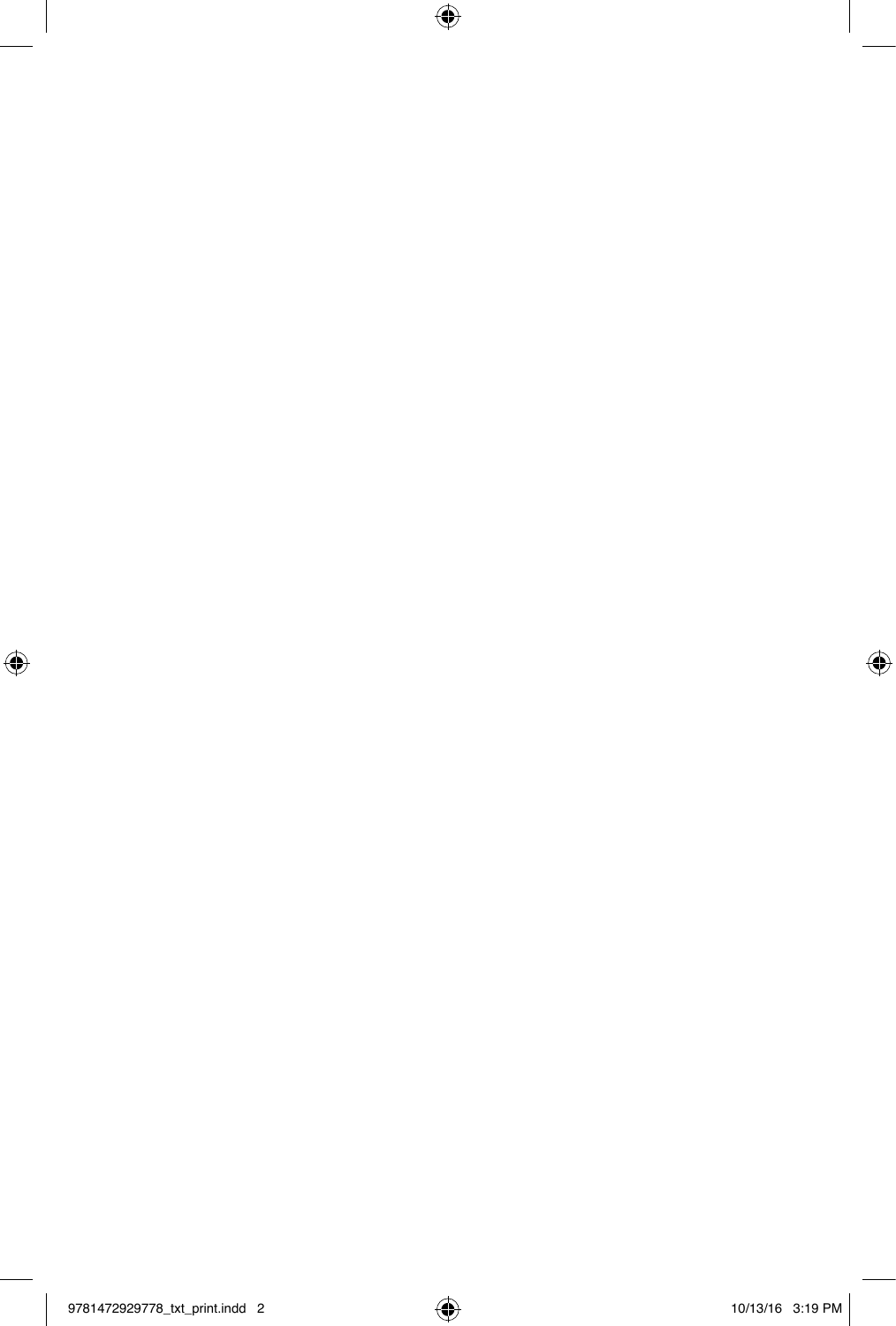# **DETHRONING** MAMMON

## Making Money Serve Grace

*The Archbishop of Canterbury's Lent Book 2017*

Justin Welby

B L O O M S B U R Y

LONDON • OXFORD • NEW YORK • NEW DELHI • SYDNEY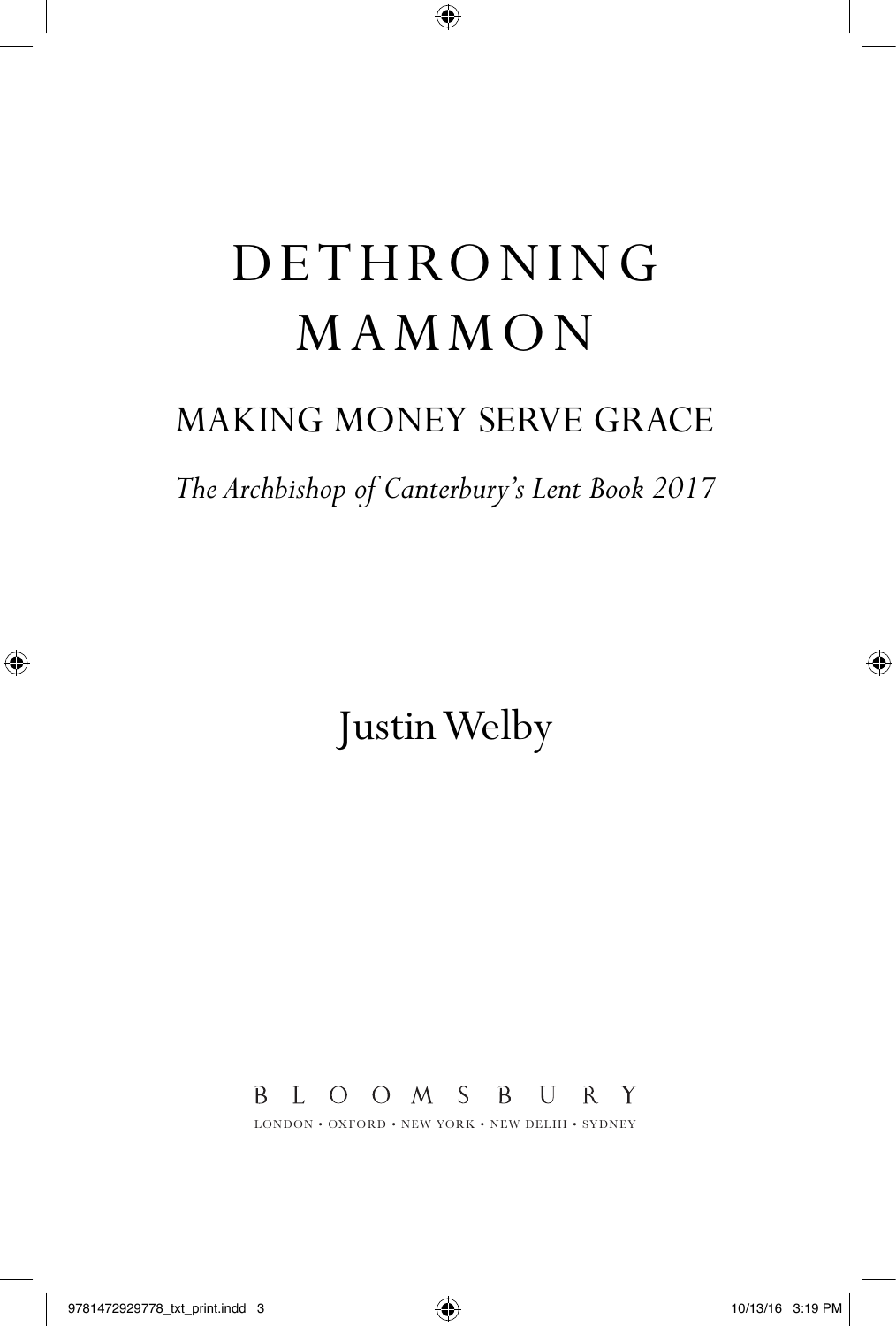#### Bloomsbury Continuum An imprint of Bloomsbury Publishing Plc

50 Bedford Square London WC1B 3DP UK 1385 Broadway New York NY 10018 USA

www.bloomsbury.com

bloomsbury, continuum and the Diana logo are trademarks of Bloomsbury Publishing Plc

First published 2016

© Justin Welby, 2016 Foreword © Jean Vanier, 2016

Justin Welby has asserted his right under the Copyright, Designs and Patents Act, 1988, to be identified as Author of this work.

Scripture quotations are from New Revised Standard Version Bible, copyright © 1989 National Council of the Churches of Christ in the United States of America. Used by permission. All rights reserved worldwide.

All rights reserved. No part of this publication may be reproduced or transmitted in any form or by any means, electronic or mechanical, including photocopying, recording, or any information storage or retrieval system, without prior permission in writing from the publishers.

No responsibility for loss caused to any individual or organization acting on or refraining from action as a result of the material in this publication can be accepted by Bloomsbury or the author.

British Library Cataloguing-in-Publication Data A catalogue record for this book is available from the British Library.

> ISBN: PB:  $978 - 1 - 4729 - 2977 - 8$  epub: 978-1-4729-2978-5 EPDF:  $978 - 1 - 4729 - 2979 - 2$ 2 4 6 8 10 9 7 5 3 1

Printed and bound in Great Britain by CPI Group (UK) Ltd, Croydon CRO 4YY



To find out more about our authors and books visit www.bloomsbury.com. Here you will find extracts, author interviews, details of forthcoming events and the option to sign up for our newsletters.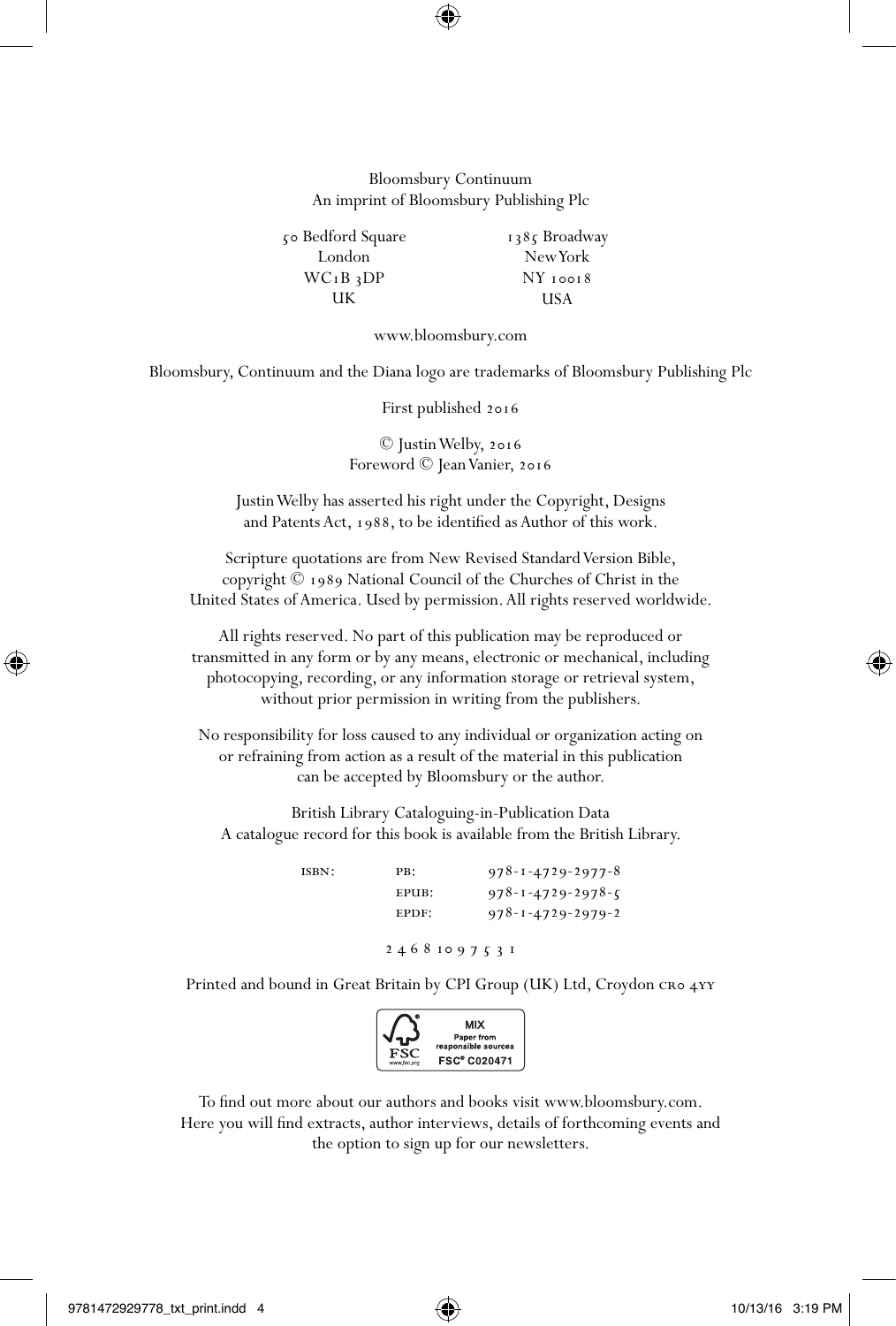To Caroline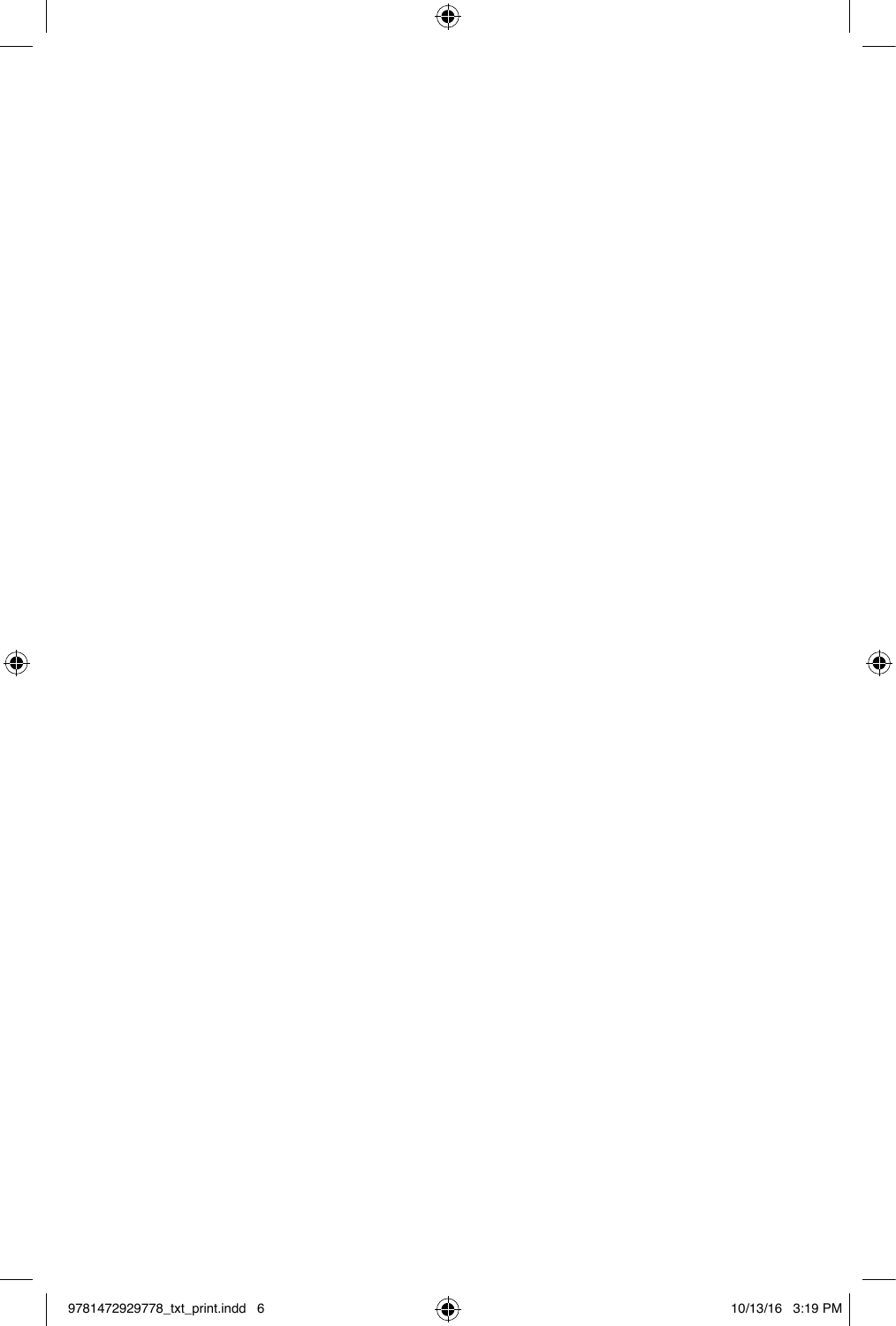### **CONTENTS**

|                | Foreword Jean Vanier             | ix           |
|----------------|----------------------------------|--------------|
|                | Introduction                     | $\mathbf{I}$ |
| $\mathbf{I}$   | What we see we value             | $I$ $I$      |
| $\mathcal{D}$  | What we measure controls us      | 35           |
| $\mathbf{3}$   | What we have we hold             | 59           |
| $\overline{4}$ | What we receive we treat as ours | 83           |
| $\sqrt{2}$     | What we give we gain             | 107          |
| 6              | What we master brings us joy     | 131          |
|                | <b>Notes</b>                     | 159          |
|                | Acknowledgements                 | 163          |
|                | Index                            | 165          |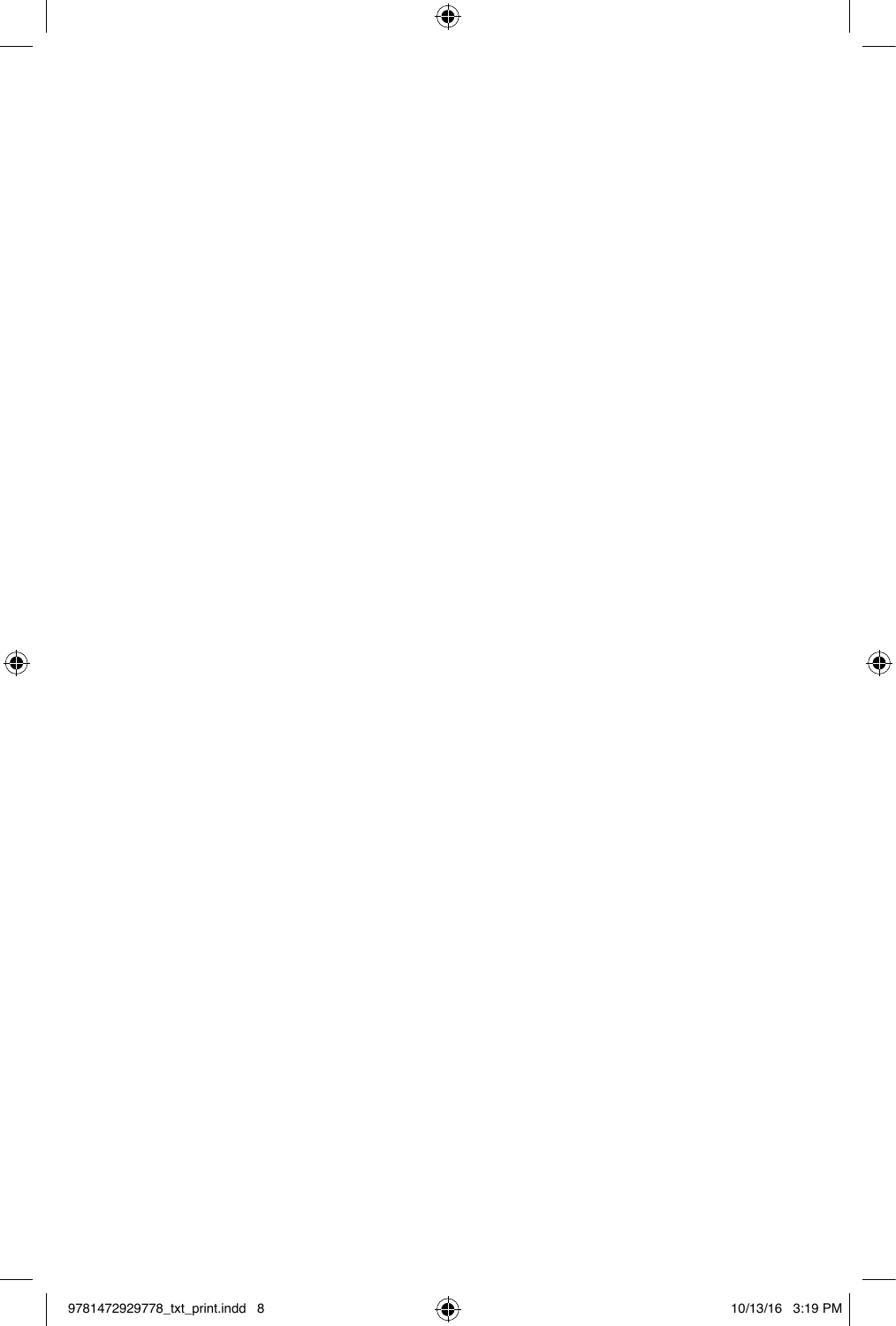### **FOREWORD**

This is a beautiful and important book to accompany people as they walk through Lent towards the poverty of Jesus on the cross and his subsequent resurrection. Last Lent a young assistant with no religious faith living in L'Arche asked me, 'What is Lent all about?' I replied that it is a time where we think about all the poor and lonely people of the world, refugees and the elderly, prisoners and those controlled by addiction. It is a time for addressing the barriers that divide us from one another. 'That is a good idea,' he replied.

Perhaps the greatest divide today is between the poor and the rich. It is a great and terrible divide, so wide that those on either side cannot even imagine its breadth. Those of us who have cars, who easily afford a plane ticket, who frequently purchase new clothes and have our food shipped from many different continents to our plate, cannot imagine the lives of those who have none of that available to them. And yet, our decisions, our consumption, have resounding effects upon everyone on this planet.

And some of these effects are amounting to crises. Ecological destruction, religious extremism, violent political regimes – these all have some roots in greed and the impetus to have more and more and more.

So the question of Mammon is pressing. But what is it? In this little book, Archbishop Welby wisely dissects the defining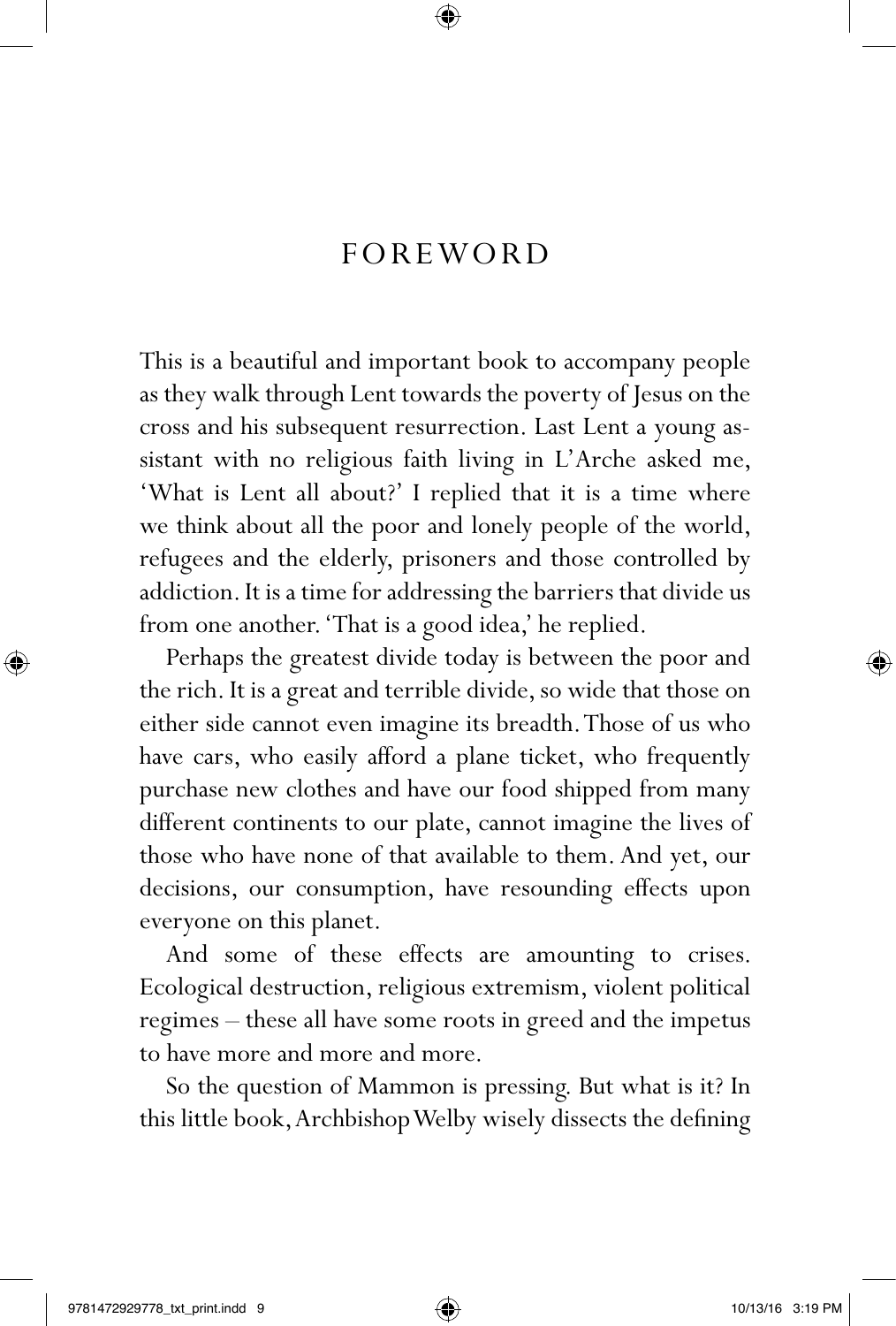#### x **foreword**

characteristics of Mammon. They infiltrate our day-to-day lives with such subtle discretion that we may not even be aware of Mammon's pervasive presence. If we *are* aware, then every day, in little ways, we can immediately begin this urgent process of dethroning Mammon, of making room for Jesus.

In many ways, L'Arche, the community I have lived in for over half a century, is the antithesis of Mammon. My community, like nearly one hundred and fifty others in the world, is composed of men and women, with and without intellectual disabilities, living together. Part of our mission is to make known the gifts of people with an intellectual disability. But another profound vocation of L'Arche is to welcome young assistants who have often lived unquestioningly guided by Mammon, by competition and efficiency and productivity. That is the reality of our society today. In L'Arche, they discover something very different. Those who have no 'value' in society are the centre of our community. Our way of life together allows for the spontaneous, the creative, the inherently human to shine through. And competition quickly disintegrates into play and cooperation because each person is unique and gifted and beyond compare. Some have called L'Arche a school of the heart. What is true is that many of the lessons revealed in this book by Archbishop Welby are enacted (often unintentionally) in L'Arche. I would even go so far as to suggest that people with an intellectual disability have an amazing gift for 'dethroning Mammon'.

I greatly appreciate this book and the journey it leads us on through Lent. As I explained to that young assistant, Lent is a time of compassion, but it is especially a time of preparation and liberation. Some people give up sweets or coffee,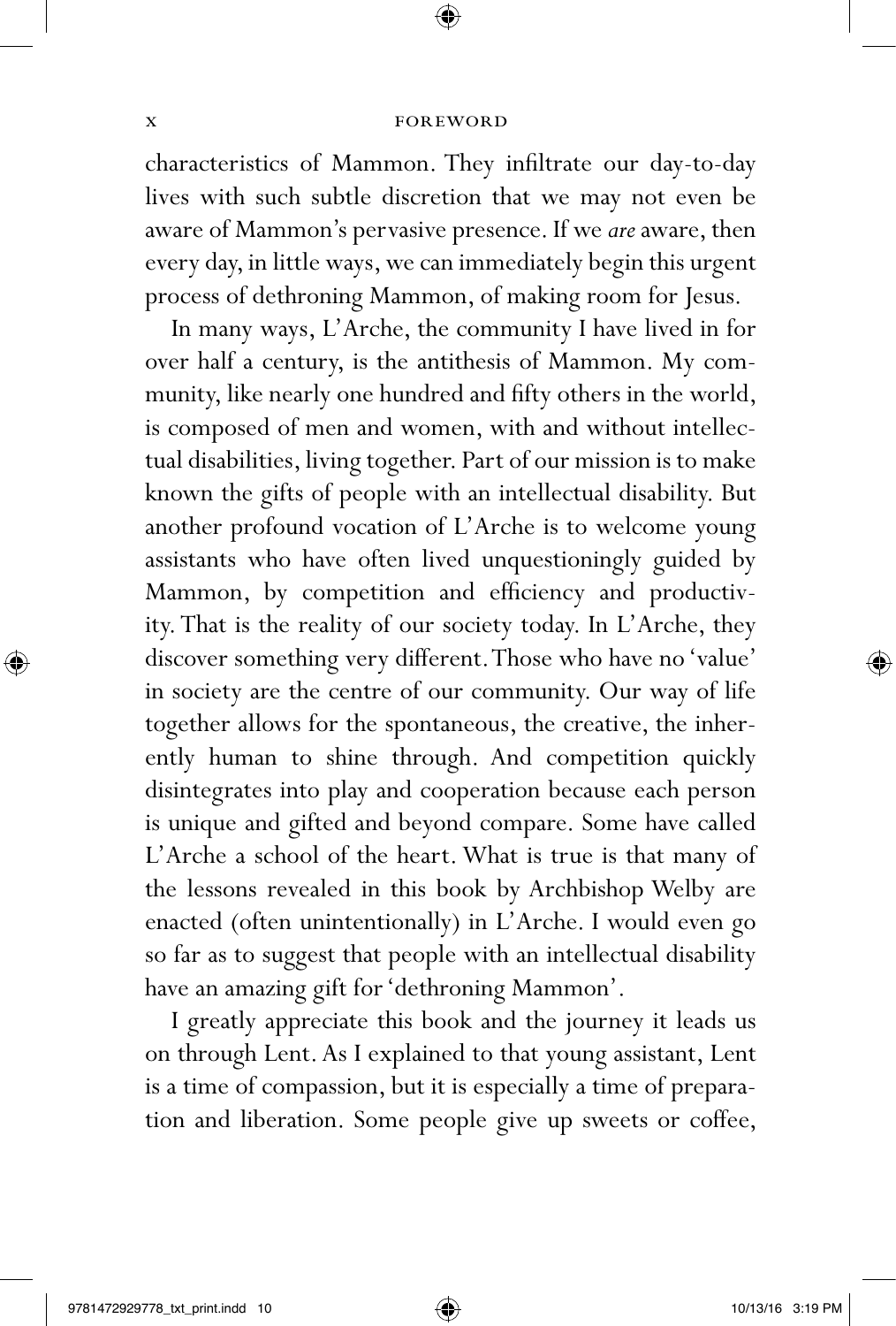a symbol of giving up what appears essential in our lives so that Jesus can once again become central. This book is also about liberation. It is about freeing ourselves from the principles and spirit that amount to Mammon, freeing ourselves to be true disciples of Jesus. Let us prepare together for that ultimate liberation which is Easter, Jesus resurrected and alive today.

> Jean Vanier June 2016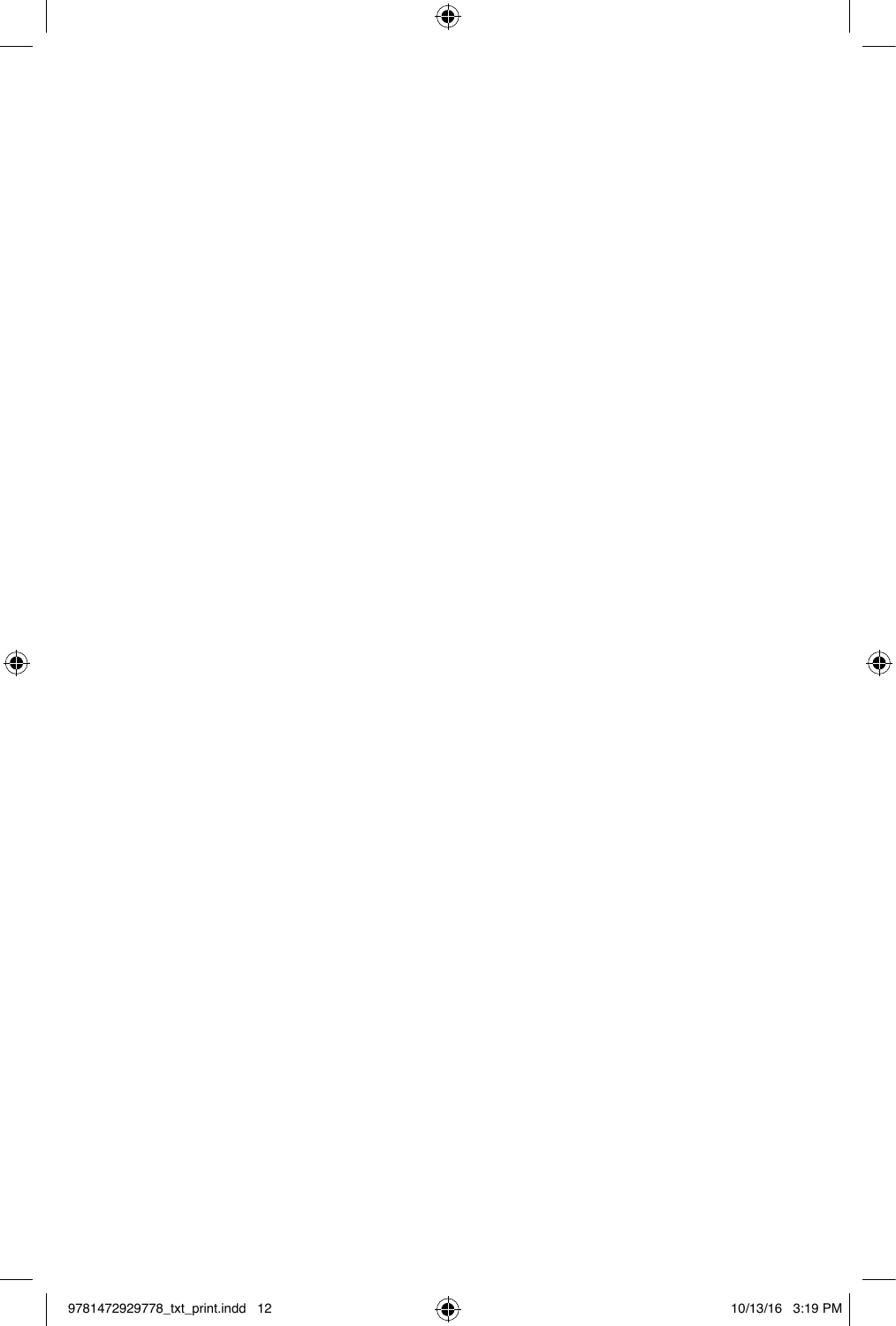### **Introduction**

Key text *Matthew 13:45-6 The Parable of the Pearl of Great Value*

Jesus Christ sets us free through obedience to him. Serving Christ is no slavery in the way we understand the term, but an entry into the most beautiful and glorious freedom. He does not use underhand means to gain power, but lures us into ever more beauty and purpose, ever-deeper relationships and self-realisation, simply by the power of his compelling and unconditional love.

But the more interconnected the world becomes, the more power is held over individuals and nations by economics, by money and flows of finance. Mammon – a name given by Jesus to this force – gains strength through our obedience. The more we let ourselves be governed by Mammon, the more power he<sup>1</sup> has, and the more the vulnerable suffer.

It is that extraordinary contrast, between Mammon and Christ, that has made me want to write this book. In so many human crises, money plays a part. Debt and desire for things enslaves many people I know, and draws them into lives that are in the service of Mammon, a master they neither choose nor want, but who tricks them by playing on insecurities, on good intentions and on reasonable ambitions. At a national and international level, every crisis seems to end in talk about economics – not economics as a tool in the service of human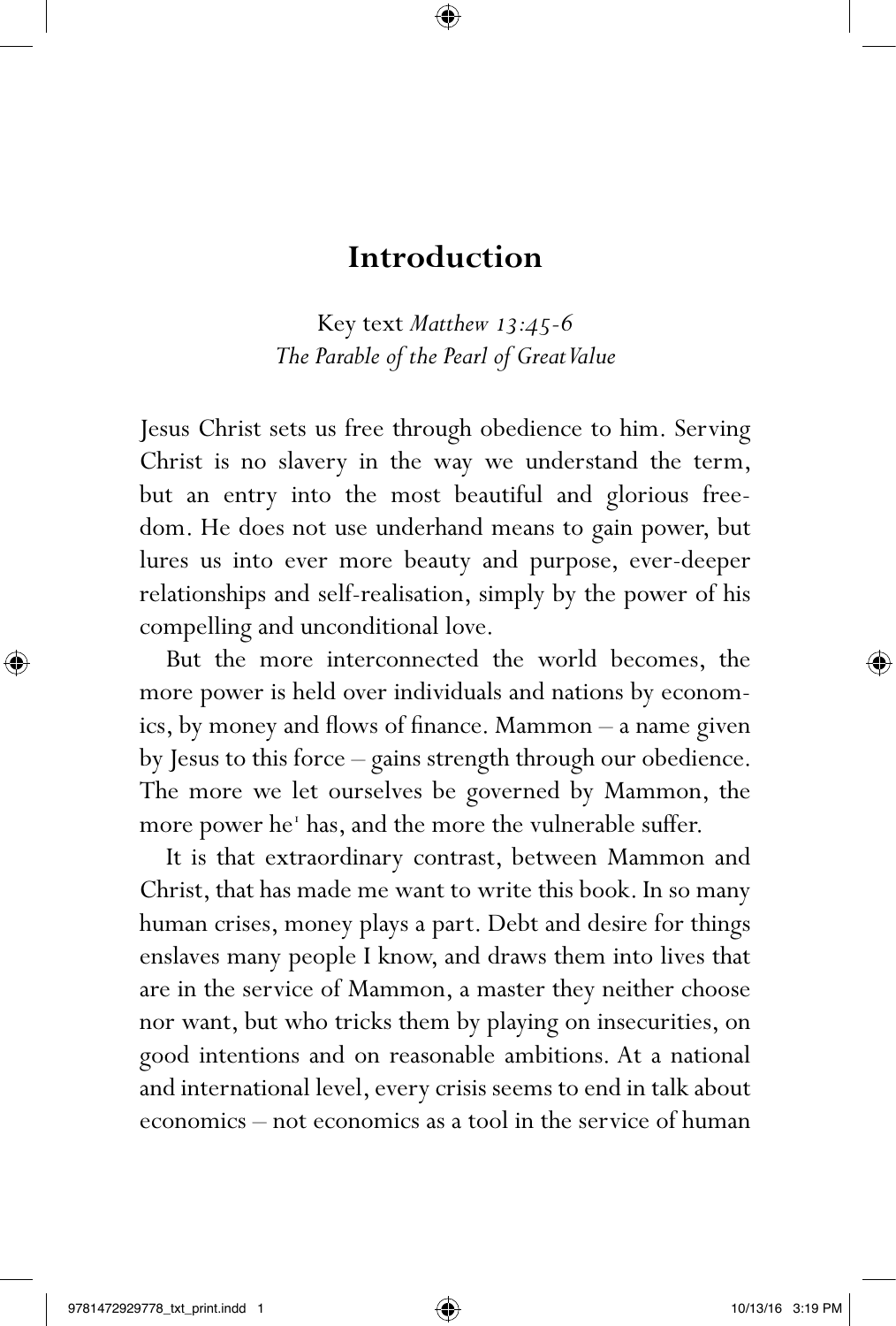flourishing, but as an end in itself. It seems that in many eyes, and often in mine, personal finances that are in good shape, or a national or global economy doing well, are not merely a means to improve people's lives, but are seen as *the* goal in pursuit of a good life.

That approach is incompatible with serving Christ. It is incompatible, yet God, in grace and love and patience, meets us, blesses us, calls us and guides us, even while we are possessed by the power of Mammon. God waits for us to find the real treasure in life, and to begin the incredibly radical steps – the first steps in a journey that will last a lifetime – to bring us to the point of losing everything for the sake of the treasure of the Kingdom of Heaven.

#### **MATTHEW 13:45-6**

Again, the kingdom of heaven is like a merchant in search of fine pearls; *<sup>46</sup>*on finding one pearl of great value, he went and sold all that he had and bought it.

Jesus talks about the kingdom of heaven in numerous parables, and in Matthew 13 there is a great series of them. In vv. 45-6, we have the parable of the pearl of great price. It is a striking parable because it concerns a merchant, someone accustomed to doing good deals, someone that Jesus' hearers would have recognised as 'canny', as they say in northeast England. The merchant buys and sells pearls as a business, until one day he finds a pearl of pearls, more beautiful, more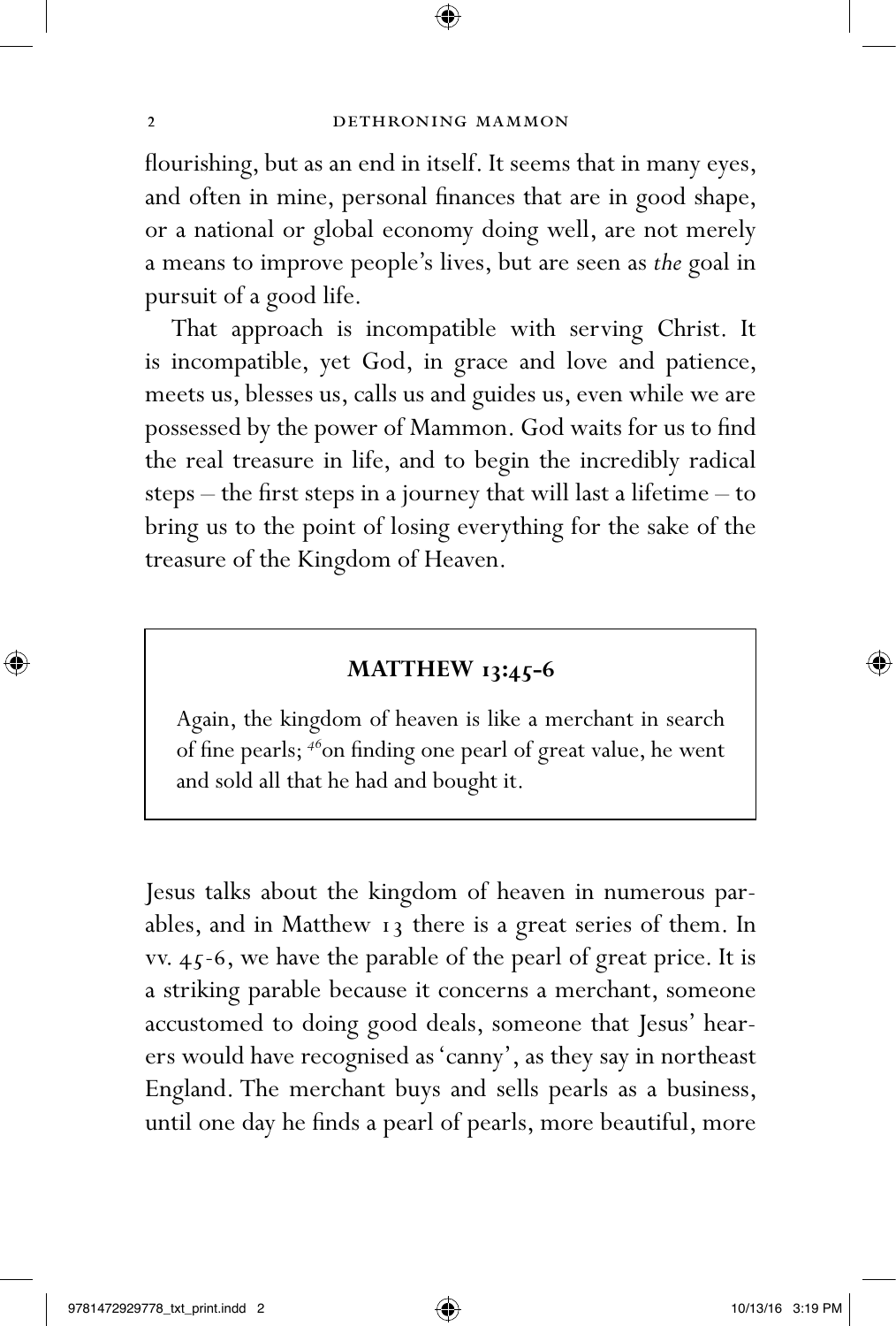valuable than any other. He is entranced with it. He sells everything he has and buys it. The parable is very short indeed, but vivid in the extreme. One of the first rules of business is that one should never bet everything on one deal, but should hedge one's bets. Yet here is this clever businessman doing just that. We don't have any idea what comes next – what happens to the pearl – but now the merchant has it as his own. The image on the front of this book is a profound and striking depiction of this scene.

In some interpretations of the parable, the merchant represents the believer, who, after much seeking and finding of good things, finds that uniquely great thing, the kingdom of heaven. In Matthew's Gospel the phrase is used to convey the idea of the area of God's rule. We enter it only by surrendering to the King, Jesus himself. The merchant recognises that everything else he has held on to is worth nothing compared to this treasure, and that nothing is worth keeping if it stops him getting hold of the pearl of great value.

But the parable can be understood in another way; the merchant is God, who demonstrates that he will hold nothing back in order to claim that which is most precious. The pearl of great value represents you – and me – for whom God gives up his only Son in order that we may know ourselves as loved, claimed, belonging, 'held' close to God's heart as his most valued treasure.

In the shadow of the cross (as the cover painting so vividly depicts), we are urged to see ourselves as the pearl in God's hand; but also, at the same time, as merchants. This book seeks to explore a small proportion of those things that prevent us from following the example of the merchant. It suggests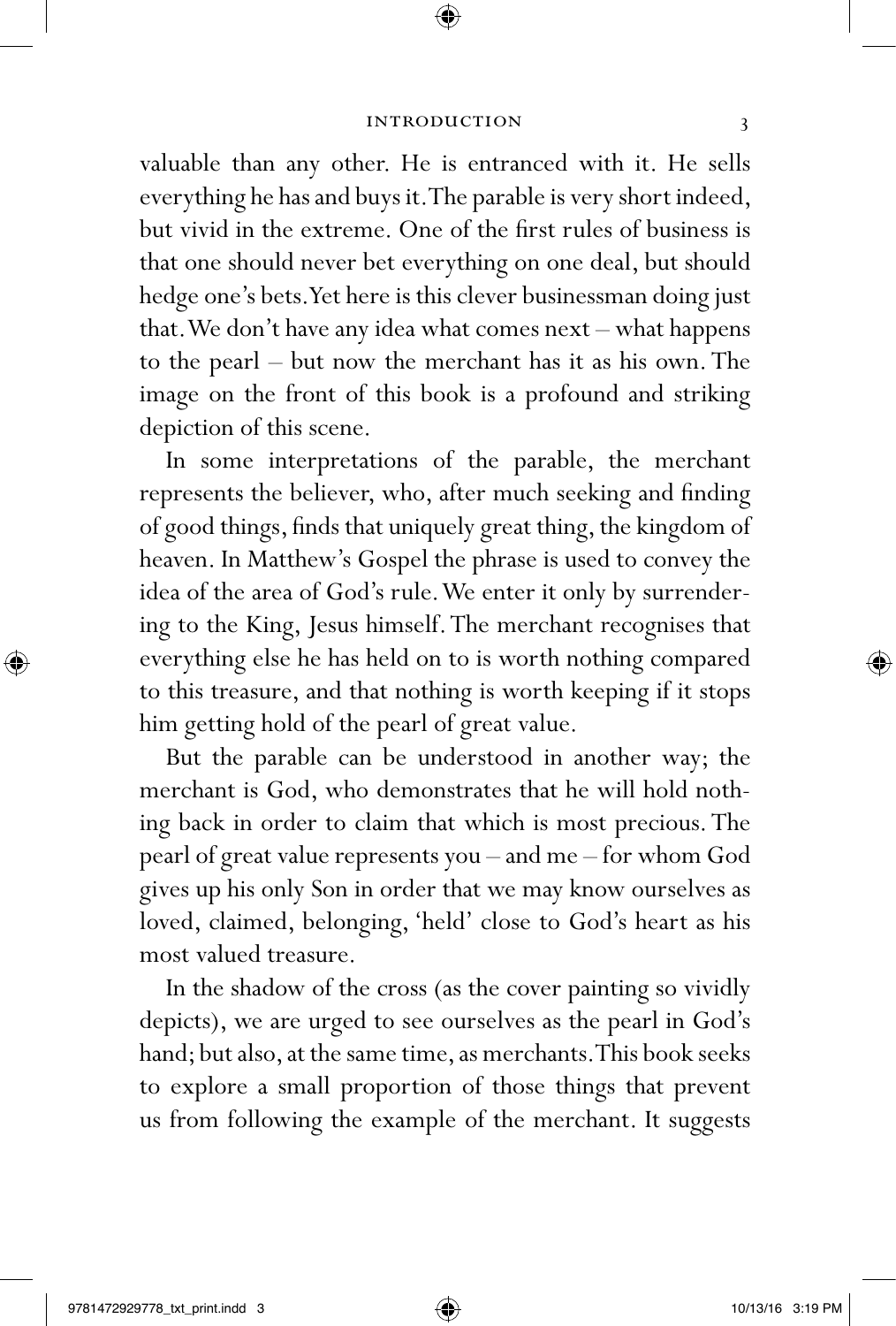some ways in which we can tackle our own reluctance, and the pressures of our culture to conform us into being those who see the pearl, but fail to see it for what it truly is and thus hold on to lesser treasures instead.

In addition, I seek to explore some of the tensions that arise in our society because we are so dominated by economics and finance, the modern aliases of Mammon. It is very difficult to live well and with right attitudes in a society where the current prevailing values push us in a very different direction. There is much to be admired and valued in society today, especially in the United Kingdom. There is genuine valuing of people, profound security compared to many parts of the world, enormous wealth (even if its distribution is significantly unequal and exacerbated by rising house prices that benefit those at the top most), a commitment to universal health and welfare, and many other benefits and blessings besides.

I do not want to be grumpy or negative, or to hark back to some mythical golden age of Christian virtue. I am deeply thankful to have been born and raised here and now, in this age and at this time. Yet there is also much cause for concern – especially since the crash of 2008, often called the Great Recession. This is discussed more fully in Chapter 1. My concern springs from our turning away from the early and tentative questioning of the underlying ethical values of economics, and a resumption of the debt-fuelled, crisis-creating model that led us into such trouble in the past. Ethics have become (particularly in our political discourse) an economic enhancement, valued but not fundamental. In this book, I explore some of the underlying assumptions and suggest that economics, as an alias of Mammon, should also be subordinated to Christ, which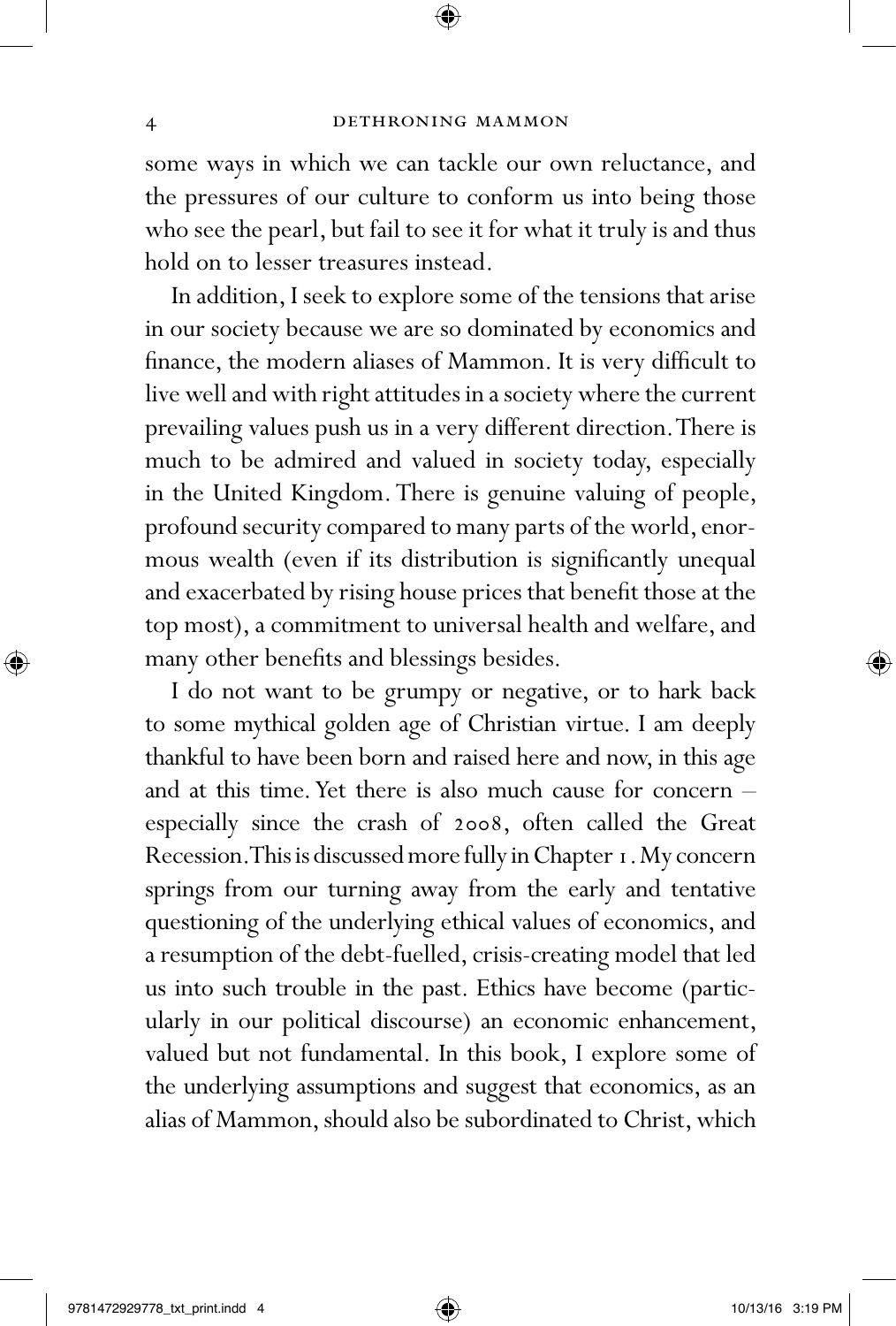means being controlled and led by an ethic that seeks human flourishing. This has been exemplified in the great system of Catholic Social Teaching as developed over the last 125 years.

Mammon, with ethics as an add-on rather than a foundation, calls the weak to suffer in the name of the general good. There is nothing new about such an attitude. In his *History of the Peloponnesian War* (a war of around 431–404 bc), Thucydides describes the Melian dialogue. Athens threatened to attack the Melians, offering them an alternative of humiliating surrender and effective serfdom. Against the Melian appeal to divine justice they said, 'The strong do what they have the power to do and the weak accept what they have to accept.' Such also is the impact of Mammon.

The quote is paraphrased in a recent book<sup>2</sup> in which the former Finance Minister of Greece, Yanis Varoufakis, argues that in good times the global system of economics deals with economic imbalances through market mechanisms, but that these only clear the imbalances when times are easy. When hard times come, heavy-handed institutional and selfprotective responses crush the poor. Our world has seen this again and again at times of crisis, from the sovereign debt troubles of the 1980s, through the crash in the Far East in the late 1990s, most clearly in 2008, and in the terrible deflation and economic depression imposed on the poor of Southern Europe since 2009.

John Maynard Keynes was the architect of the Bretton Woods settlement that after the Second World War set up institutions to deal with the sort of crises that had been created by the Great Depression of 1929–32. Bretton Woods worked for many years, until the early 1970s, at which point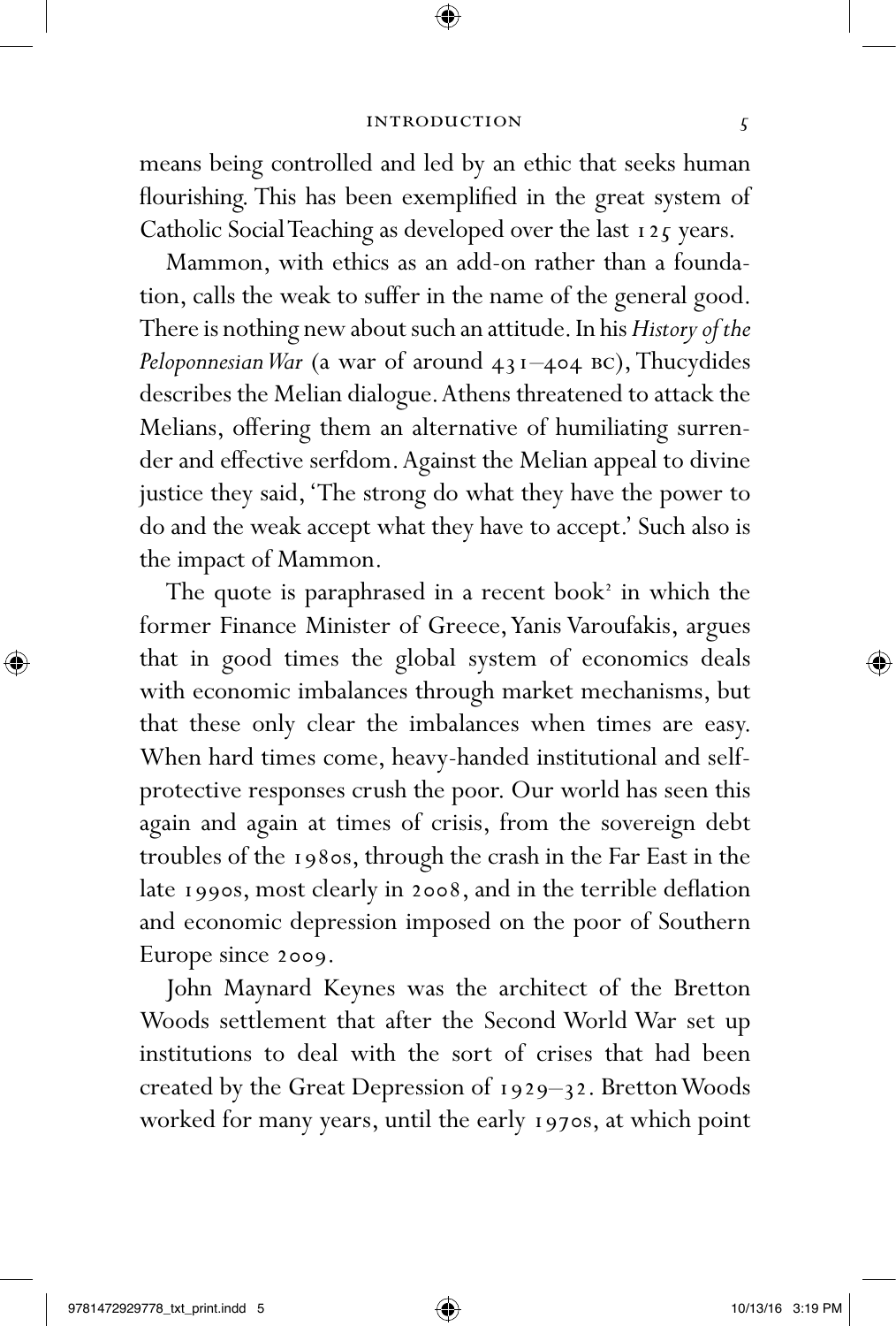global events could no longer be resolved by the assumptions on which the system had been built. Until then, it had reflected Keynes' understanding that economics was embedded in ethics<sup>3</sup>, representing a vision for an economically and relationally functional world.

Drained by the terrors of world war, exhausted by the memories of the 1930s, appalled by the idea that such events might recur, the world powers of the late 1940s were willing to compromise economically – at least to a certain degree – for stability, justice and virtue.

Now we must find an approach to economic justice that works in fair weather and foul, but that will require brilliance, vision and political leadership. Another Keynes is needed. It is only within such a global system that it is possible for individuals, businesses and societies to dethrone Mammon, and to give all for the pearl of great price.

It would be absurd to write much here about the outcome of the 2016 referendum on the United Kingdom's membership of the European Union. At the time of writing (early July 2016), and I expect for some time to come, the long-term effects of the decision are impossible to predict or decipher.

Suffice to say three things: first, it is essential that the new United Kingdom outside Europe is not built to a design drawn by Mammon; to put it more clearly, materialism is not the answer to the challenges we face. Rather, we need a deep sense of the priority of the human person, whoever they are and wherever they come from.

Second, once again we remind ourselves that Mammon always deceives his followers. A campaign fought on his agenda will lead to division and even despair. To displace Mammon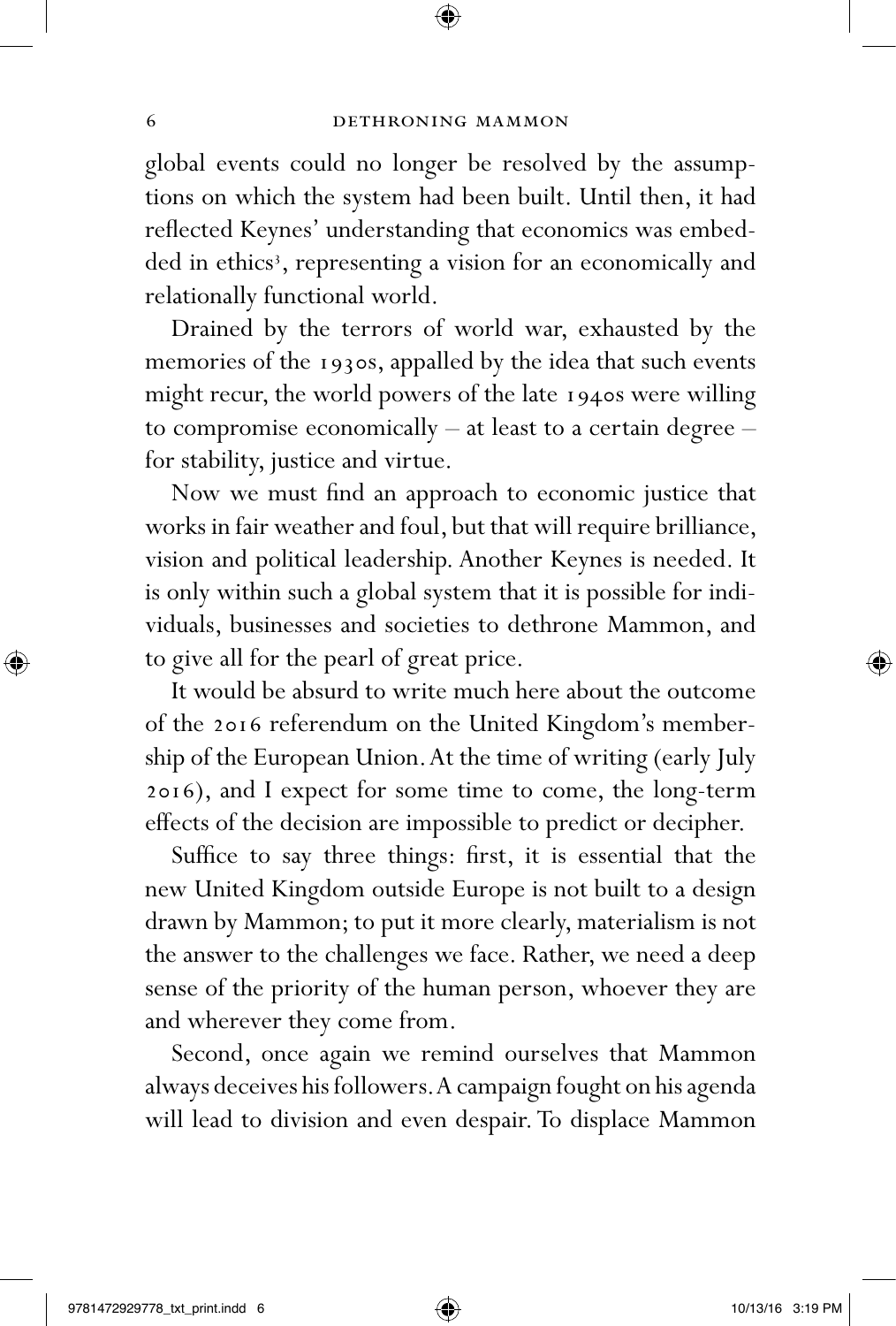and dethrone his power involves an agenda of hope and love, rejecting the idea that we only value what we measure, or that we hang on to what we have, keeping it from others. Failure to reimagine our country with an agenda based on hope and love will lead to yet more disappointments.

Lastly, how we structure the way we relate must be led by values other than Mammon's. The renegotiation of our position in Europe, or elsewhere, as I hope this book helps to demonstrate, must be one that starts with the authority of Christ, not mere calculation of dubious material advantage.

The aim of this book is thus to encourage a Christ-directed questioning and examination of our attitudes to everything from our own wealth (or lack of it), through to a critical and prayerful approach to what is good at the level of local, national and global economics.

Why is such an aim appropriate for a Lent book? Because Mammon is so powerful that an attack on his authority over our lives, attitudes and thinking is as good a way of preparation for the reality of the Passion and crucifixion as I can imagine. Never mind chocolate, or even alcohol: try giving up materialism for Lent, and try reforming the way we understand what is good and bad in the economy. Put all of it into prayer, and find that, although the world won't change overnight, a revolution may begin, because God is the one who brings new life by raising Jesus Christ from the dead.

And what gives the Archbishop of Canterbury the authority to write about such things? This book is essentially a personal thinking-aloud, an attempt to answer a question I was asked in the mid-1980s by a curate at my church. Talking to me about Christians in the workplace when I was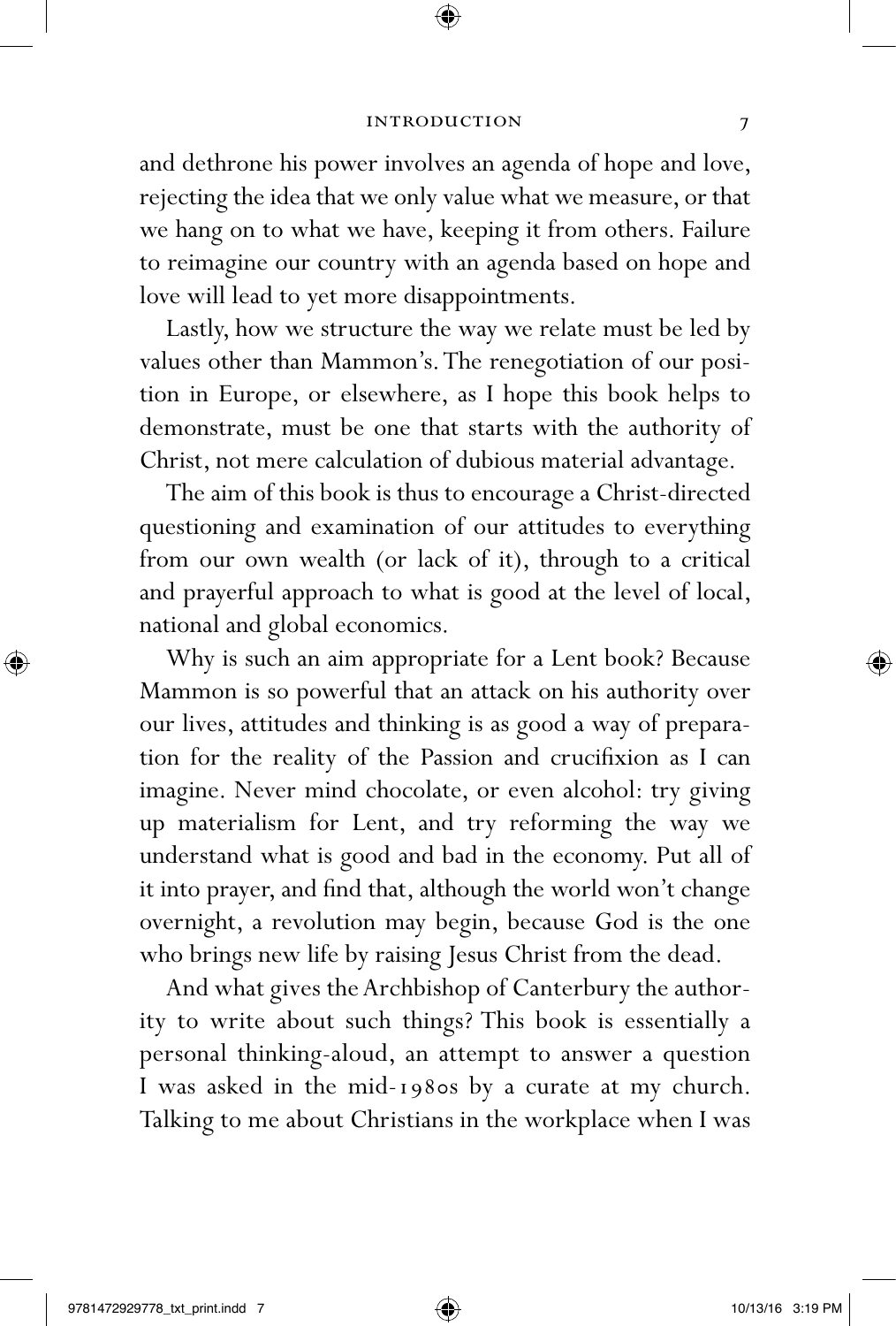Group Treasurer of Enterprise Oil, he asked, 'But what is a *Christian* treasurer that anyone else is not?' It is a question that is still with me.

How are Christians distinctive in their approach to money? In this book, I make some suggestions, which are not 'professional' answers – either theologically or economically – nor are they aimed at a specialist readership. Rather, they are an expression of my own ongoing journey of discipleship. Whether or not you agree with me, it will be good if my thinking aloud provokes deeper reflection.

The narrative of this Lent book starts before Holy Week, the week leading up to Good Friday, and ends long after it. Within each chapter, there are questions for reflection. Those who are interested may wish to use these as material in a study group for Lent. The writing and questions assume a Christian worldview, but I hope they are also accessible to those who aren't regular churchgoers.

Chapter 1 deals with our inbuilt tendency to value what we see. We look at one of Jesus' most significant miracles, the account of the resurrection of Lazarus in John 11, and how it enables his sisters to see the world through God's eyes. It calls for reflection on what we look for, and how we know it when we see it. The pearl merchant was searching, and when he saw a pearl of great value he knew what it was, and what he needed to do in response. Are we able to become like him?

Chapter 2 turns from what we see to how we assess and measure things, and the impact of that on ourselves and those around us. Taking the events of Luke 19, as Jesus passes through Jericho on his way to Jerusalem and to the triumphal entry and the cleansing of the temple, I reflect on the danger of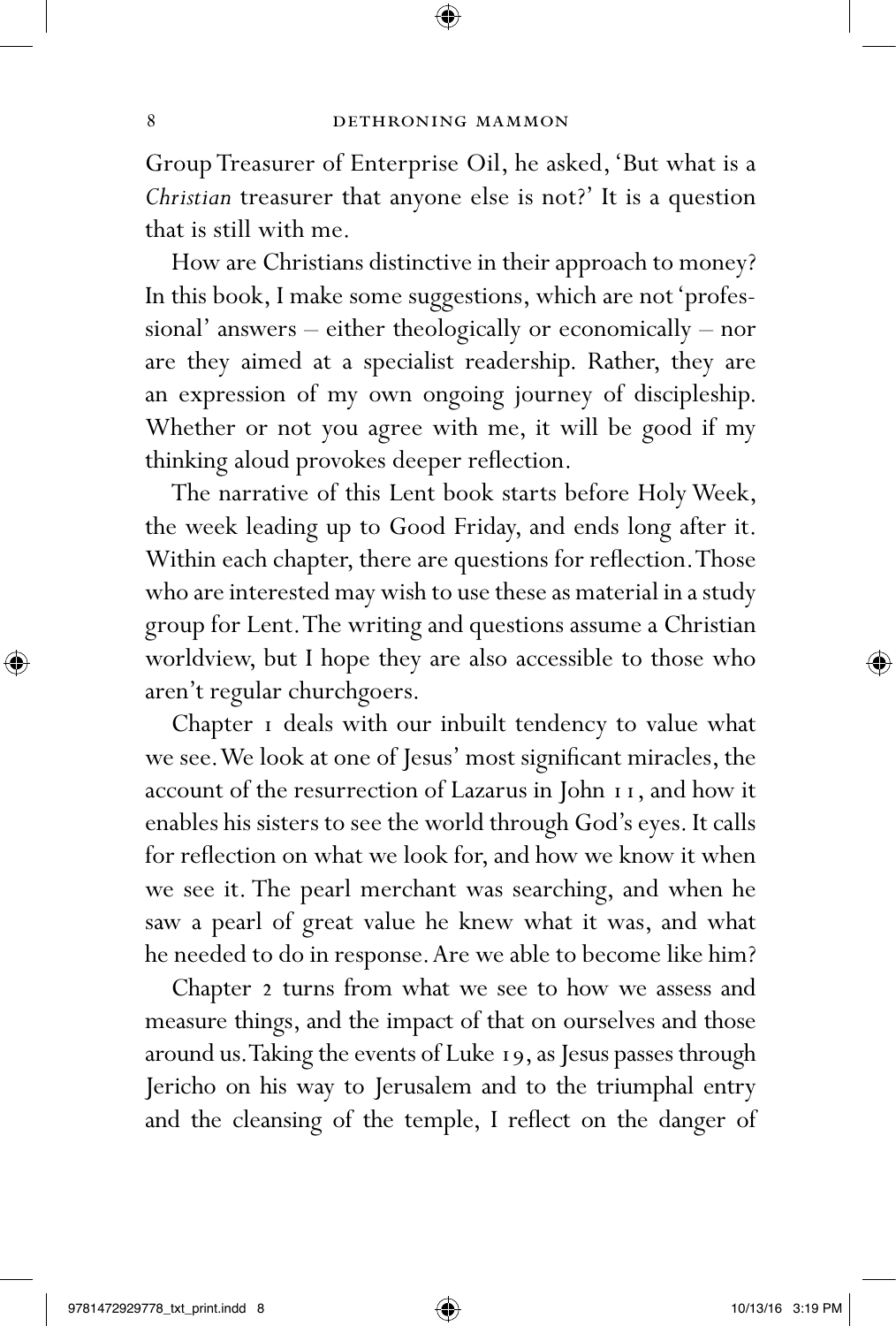measuring, because how we measure shapes in important ways what we see. The merchant knows how to measure pearls, as well as how to look and what to see. False measurement would have led to commercial disaster for him, while right measurement led him to the pearl of greatest value.

Chapter 3 reflects on the question of an 'acquisitive' nature, of our very human and understandable tendency to hold on to what we have, to say that what is ours is truly ours, not truly God's, and act accordingly. We return to Lazarus' home in John 12, and the extravagance of Mary's anointing of Jesus' feet in order that he might be glorified. The merchant had to lose all that he already had in order to acquire the pearl. Holding on to what he had would have prevented him from acquiring what was infinitely better. In Chapter 3, moving us towards the second half of the book, I begin to ask about how we might overcome such a tendency to hold on.

Chapter 4 looks at the links between power and money, and at the way in which we settle into thinking that what we have gained is by our own efforts rather than through the grace of God. As a result we have a wrong attitude to possession, and cling to power that protects wealth. In John 13 Jesus washes the feet of his disciples. The recovery of a sense of grace as the origin of all things opens the way to humble service, the common good, and the love for one another that dethrones Mammon.

Chapter  $\zeta$  arrives at the burial of Jesus, and the actions described in John 19 of two of his lesser known followers, Joseph of Arimathea and Nicodemus. In this chapter, there is a much longer section which looks at the prevailing assumptions about the way economies work and what matters in